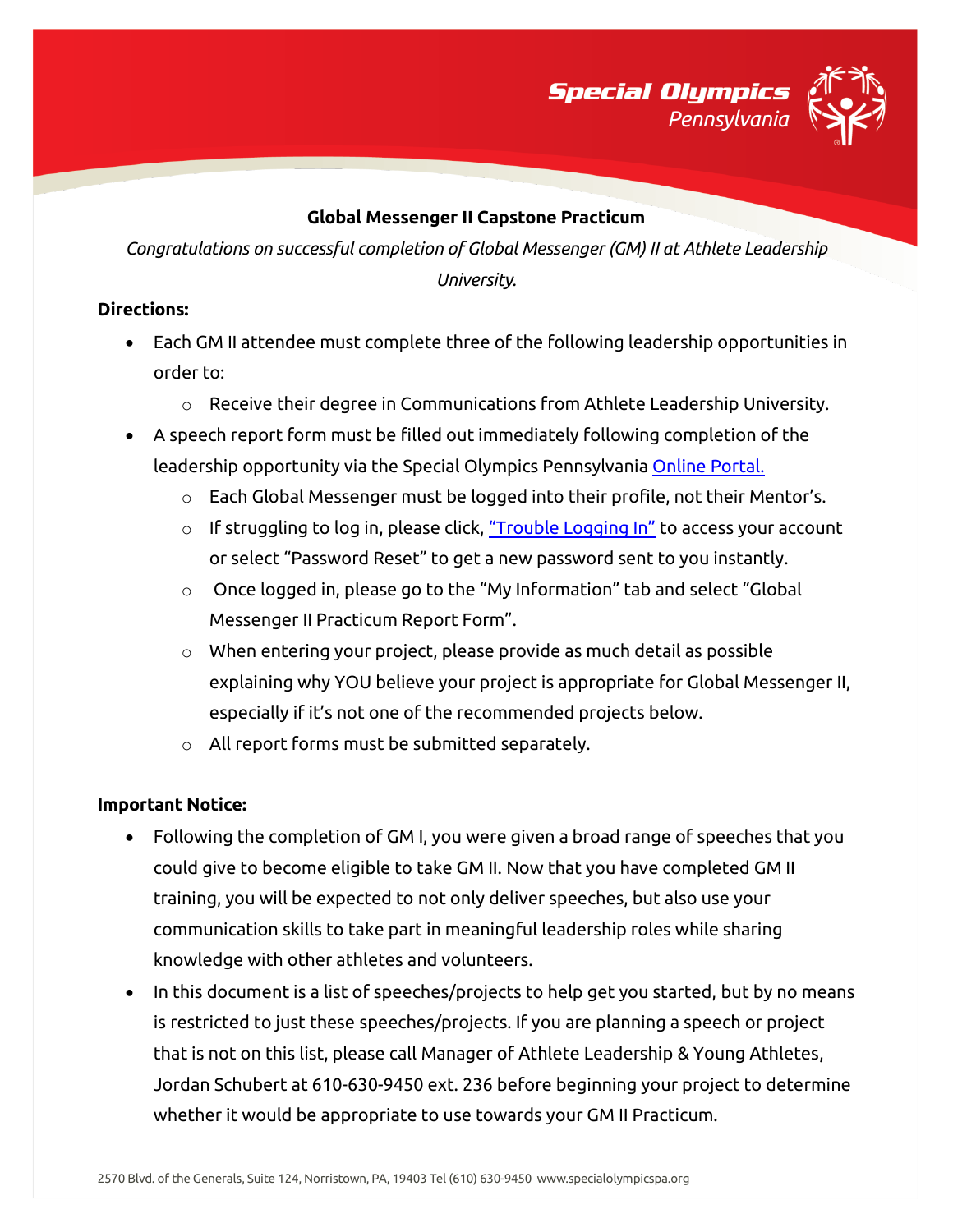# **Leadership Opportunities:**

## **1. Create a Special Olympics biography.**

- There are hundreds of Global Messengers throughout Pennsylvania and that number continues to grow each year.
- A Special Olympics biography will serve as a reference for the local program and state office when selecting potential Global Messengers.
- Here are some things to help you get started in creating your Special Olympics biography:
	- **Picture**
	- **Preferred audience size**
	- Additional speaking opportunities you would to be selected for in the future.
	- Additional Athlete Leadership roles you're involved with (Athlete Representative, Management Team member, Athlete Leadership Team member/chair, Games Organizing Committee, Coach, Athlete Leadership University instructor, etc.)
	- $\circ$  Please work with your mentor to create a Special Olympics biography and once created, ensure local program management team and Manager of Athlete Leadership & Young Athletes receives a copy.

#### **2. Public Speaking Workshop.**

- Not every member of an Athlete Leadership Team (ALT) has to be a trained Athlete Leader; however as a Global Messenger for your program, you want to pass your knowledge onto other athletes to help them become strong speakers like you.
- During an ALT meeting, you and your mentor can lead a Public Speaking Workshop and share what you learned in both GM I and GM II.

o Contact ALT Chair for more information on this leadership opportunity.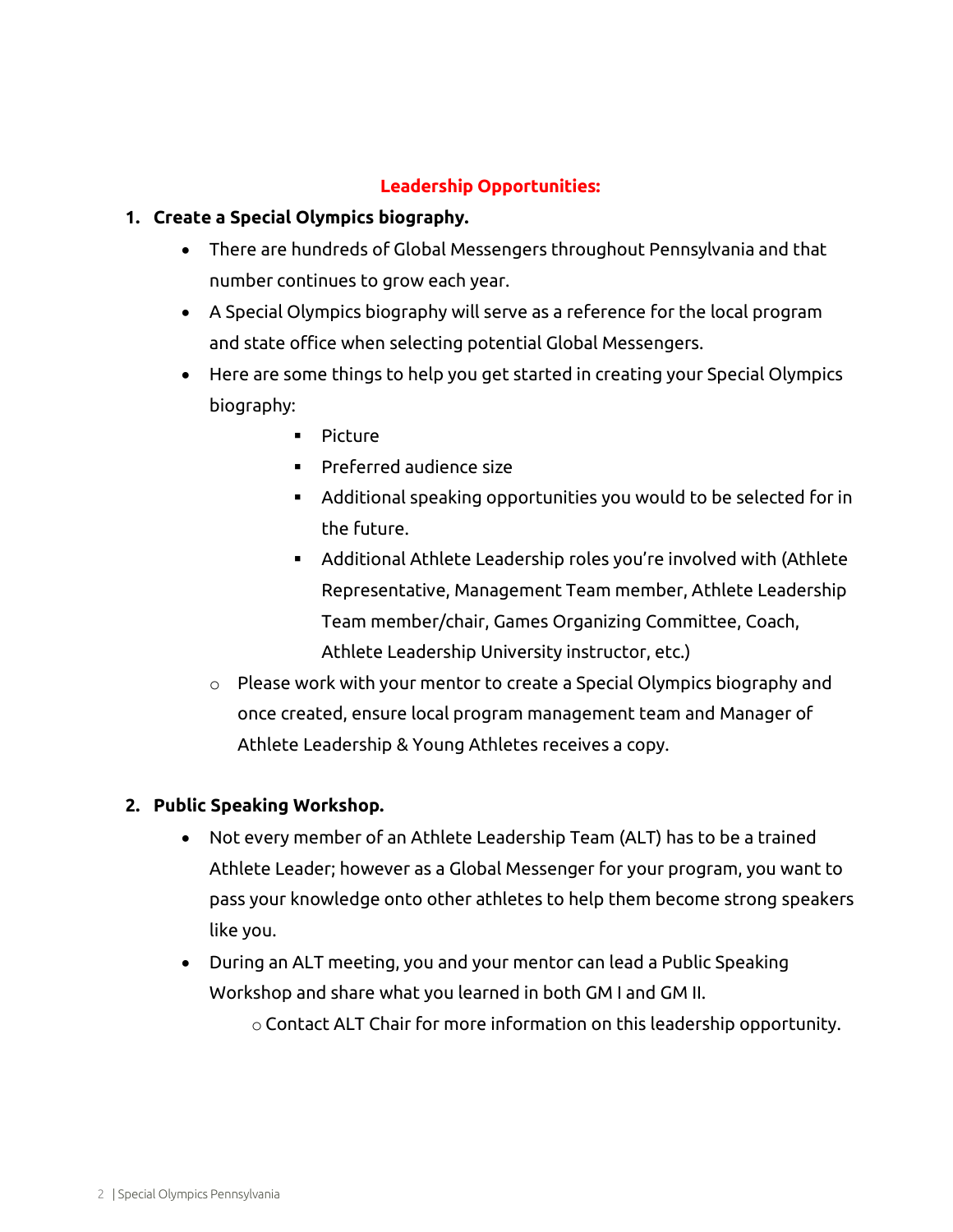#### **3. Speaking at local program management team meetings.**

- Each local program is required to have at least one trained Athlete Representative on their management team. At the same time, other Athlete Leaders should have the opportunity to interact with the management team in person as well. When speaking to your local program's management team, you can discuss the following: what opportunities would you like to pursue as a Global Messenger in the future, why should your local program send other athletes to Athlete Leadership University to be trained as Athlete Representatives, Global Messengers; etc.
	- o Contact your local program manager for more information on this leadership opportunity.

# **4. Conduct an Athlete Input Council and/or Athlete Input Survey for a local or invitational competition.**

- Following each sectional and state competition, SOPA's competition staff and the GOC receives feedback from athletes that participated in or volunteered at the event from an Athlete Input Council and/or Athlete Input Survey.
- For local and invitational competitions, their GOC may not receive any feedback. You can help the GOC receive feedback one of two ways:
	- Conduct an Athlete Input Council at the conclusion of the event by inviting all participating athletes to share what they liked and how to improve the event. Your mentor can serve as the recorder and share notes with the GOC.
	- **If you're not competing, you and your mentor can go to each** competition venue throughout the event and conduct Athlete Input Surveys throughout the day. At the conclusion of the event, you can share all completed surveys with the GOC.
	- $\circ$  Contact your local program manager for more information on this leadership opportunity.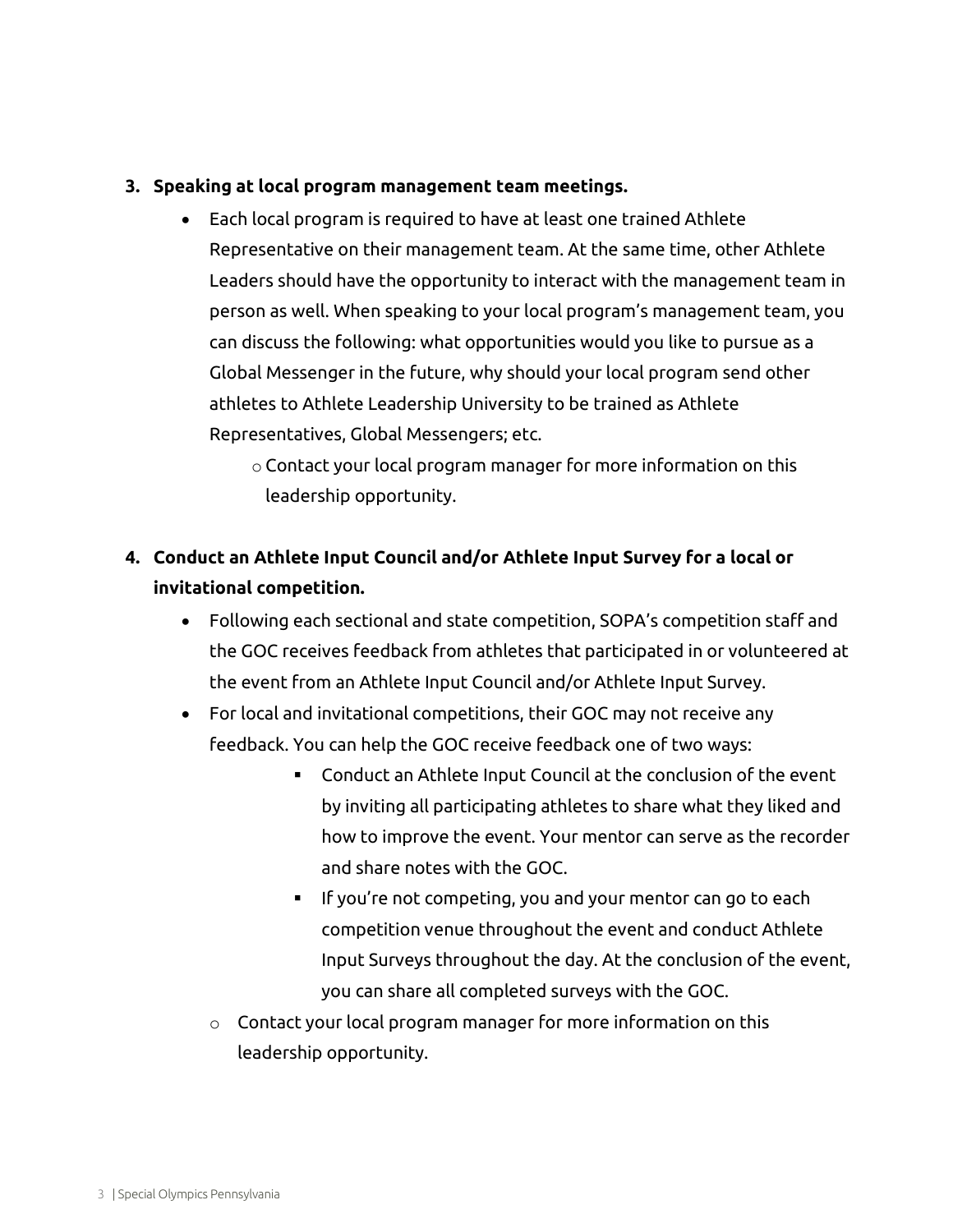- **5. Speak at a Games Organizing Committee (GOC) meeting for a local, invitational, sectional or state competition.** 
	- Members of a GOC are volunteers who may or may not have prior experience with Special Olympics. Whether for a local, invitational, sectional or state competition, you can speak to the GOC and talk about the Special Olympics mission and history, as well as explain why they should continue to volunteer at other SOPA events.
		- To learn about speaking at a local/invitational GOC meeting, please contact your management team.
		- To learn about speaking at a sectional/state GOC meeting, please contact the Competition Director:
	- o **West:** Contact Western Competition Director, Mike Ermer, at [mermer@specialolympicspa.org](mailto:mermer@specialolympicspa.org) for more information on this leadership opportunity.
	- o **Central:** Contact Senior Competition Director, Bruce Bach, at [bbach@specialolympicspa.org](mailto:bbach@specialolympicspa.org) for more information on this leadership opportunity.
	- o **East:** Contact Senior Competition Director, Bruce Bach, at [bbach@specialolympicspa.org](mailto:bbach@specialolympicspa.org) for more information on this leadership opportunity.

# **6. Radio/Print/TV interview.**

- One of the biggest takeaways from GM II is how to appropriately interact verbally and non-verbally in public. Being interviewed via radio, print and/or television media allows you to continue to develop the speaking skills you learned in GM I, as well as start incorporating the etiquette you learned in GM II.
	- o To express interest in being interviewed by media personnel in your local program, please contact your local program's Public Relations Coordinator.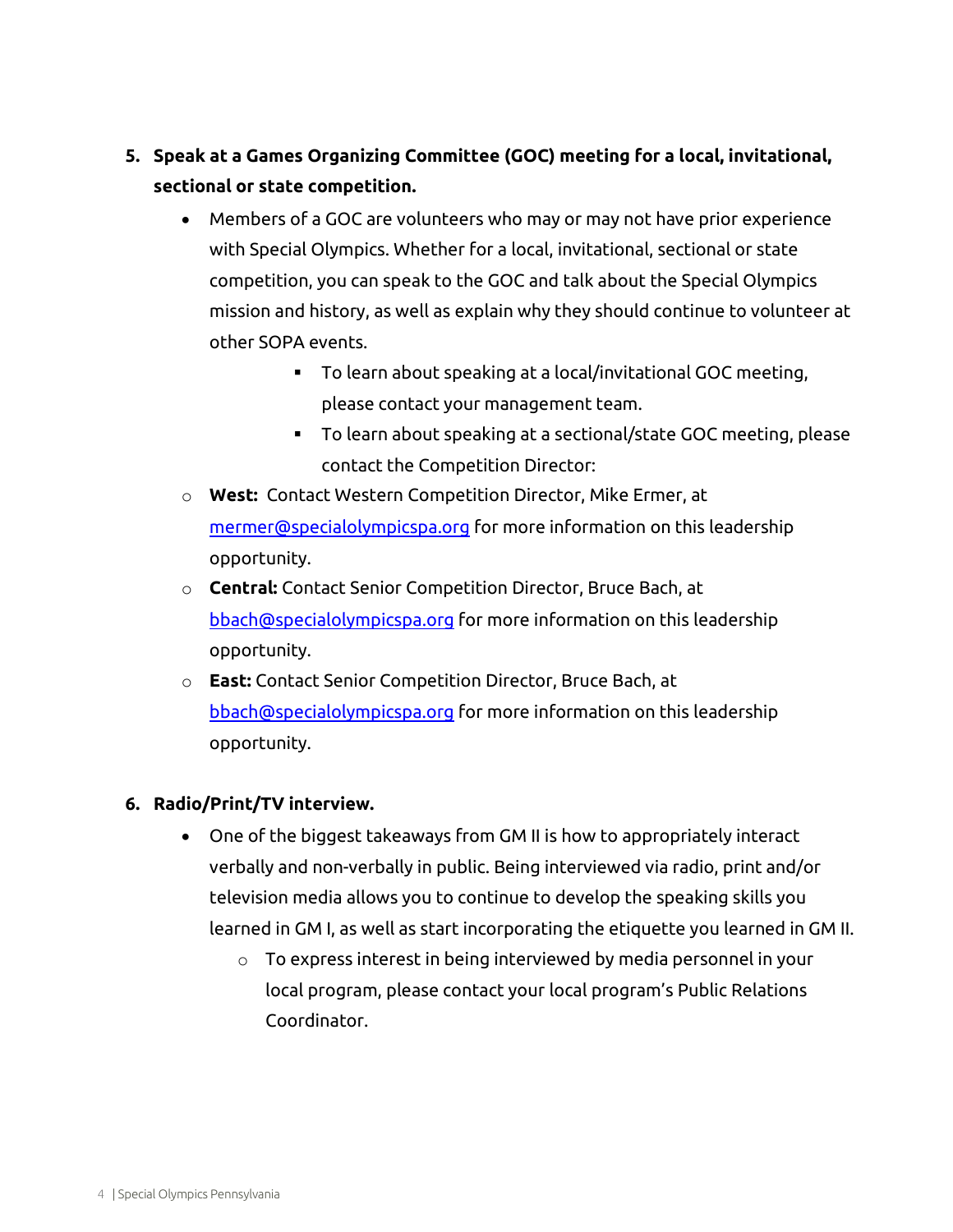#### **7. Helping your local program set goals.**

- In the past, you may have given speeches at fundraisers and/or recruitment events. Now that you have completed GM II, whenever your program asks you to speak at a fundraiser or an event to recruit athletes and/or volunteers, you should set goals on how much money you want raised from a fundraiser and/or how many athletes and/or volunteers you want to recruit.
	- o To help you decide a realistic number, you and your mentor should work with your local program's Fundraising Coordinator, Volunteer Coordinator and/or Outreach Coordinator.

### **8. Promoting Wellness.**

- Each Local Program is required to have an Athlete Leader serving as a Health and Fitness Coordinator, which is someone who works to organize Health and Fitness club activities for all athletes, volunteers and family members within the Local Program.
	- o The Health and Fitness Coordinator however may not have any public speaking experience. If your local program's Health and Fitness Coordinator struggles with public speaking, you can offer a one on one training session to help them gain confidence when giving presentations about better overall wellness.
	- o If you are not sure who is/if you're interested in becoming your local program's Health and Fitness Coordinator, please contact your local program manager.

# **9. State, National and International Athlete Leadership opportunities.**